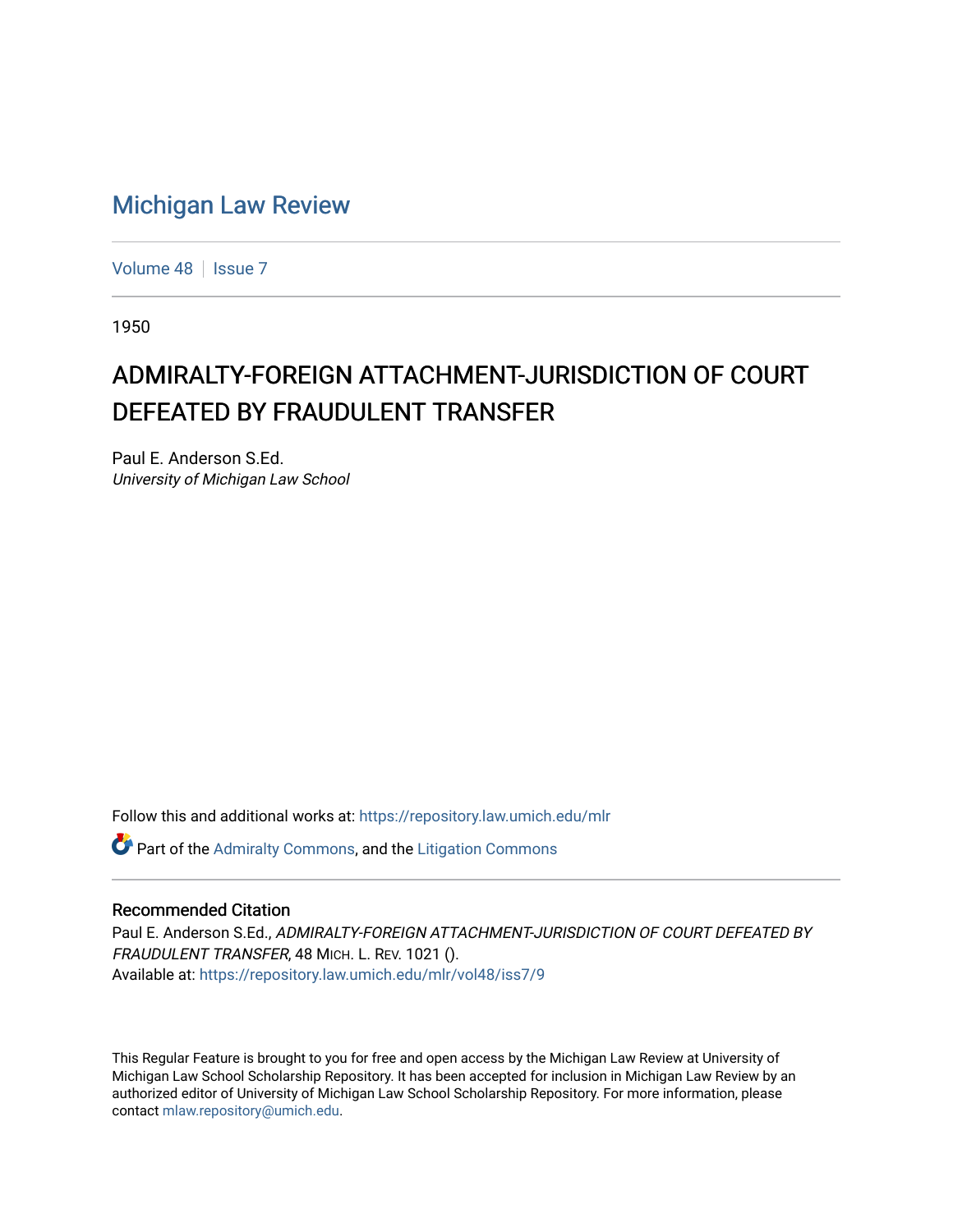## 1950] REcENT DECISIONS 1021

### RECENT DECISIONS

ADMIRALTY-FOREIGN ATTACHMENT-JURISDICTION OF COURT DEFEATED BY FRAUDULENT TRANSFER-Respondent, a Colombian corporation, contracted with libelant to transport a cargo of rice in its vessel, the *Cali.* On January 17, 1948, the *Cali* was wrecked and most of the rice lost. During the month of February the corporation, Compania Colombiana del Caribe, was formed under Colombian law, and on February 25, 1948, respondent's only other vessel, the *Alacran* (renamed the *Caribe)* was transferred to it. On March 7, 1948, libelants brought a libel in personam against respondent in the Canal Zone district court and had the court issue a foreign attachment on the *Caribe,* then steaming through the Panama Canal. After seizure of the *Caribe,* libelants amended their libel to charge that the transfer of the *Caribe* to Compania del Caribe was in fraud of libelants' rights. The proctors for Compania del Caribe moved to vacate the attachment. The district court allowed the motion on the grounds that libelants did not have a direct claim against Compania del Caribe and that any claim against it germinating from the alleged fraudulent transfer was a claim in equity, not a maritime claim. On appeal to the court of appeals, *held,* affirmed. On rehearing, affirmed. Before judgment, a court of admiralty does not have power to reach equitable interests belonging to a respondent.<sup>1</sup> Swift & Co. Packers v. Compania Colom*biana del Caribe SA.,* (5th Cir. 1949) 175 F. (2d) 513.

Foreign attachment is a process employed in a libel in personam to compel the appearance of a respondent who "shall not be found within the district ... *. "*<sup>2</sup> If respondent makes an appearance, he may dissolve the attachment by posting bond.<sup>3</sup> Thus it is clear that the attachment is not a proceeding against the seized property.<sup>4</sup> Nor can the property be subjected to execution and sale until a final judgment has been obtained against respondent.<sup>5</sup> But because bond is required to dissolve the attachment, the process is very useful to ensure the collectibility of a judgment against respondent. Admiralty Rule 2 provides that a libelant may attach respondent's "goods and chattels, or credits and effects in the hands of a

1 The district court rested its decision upon an alternative ground that "since [the organization of the new corporation and the acquisition of the Alacran] all depended upon the laws of Colombia and all witnesses were there, and since all but one libelant are foreigners, as are both the respondents, he would exercise his discretion to decline the enquiry." Principal case at 516. The Court of Appeals seized upon this point to approve the decision as well as upon its theory as to the power of a court of admiralty to seize equitable assets. Despite the fact that the latter may be but gratuitous dicta, the reasoning of the court ought to be analyzed in order to determine the worth of the case as precedent.

<sup>2</sup>Admiralty Rule 2, 28 U .S.C.A., fol. §723: "In suits in personam the mesne process shall be by a simple monition in the nature of a summons to appear and answer to the suit, or by a simple warrant of arrest of the person of the respondent in the nature of a capias, as the libelant may, in his libel or information pray for or elect; in either case with a clause therein to attach his goods and chattels, or credits and effects in the hands of the garnishees named in the libel to the amount sued for, if said respondent shall not be found within the district.  $\ldots$ ."

BAdmiralty Rule 5, 28 U.S.C.A. fol. §723.

<sup>4</sup>Manrov. Almeida, 10 Wheat. (23 U.S.) 473 (1825); The Bremena v. Card, (D.C.S.C. 1889) 38 F. 144; Seminole Lumber & Export Co. v. Bronx Barge Corp., (D.C. Fla. 1926) 11 F. (2d) 982.

<sup>5</sup> Admiralty Rule 20, 28 U.S.C.A. fol. §723.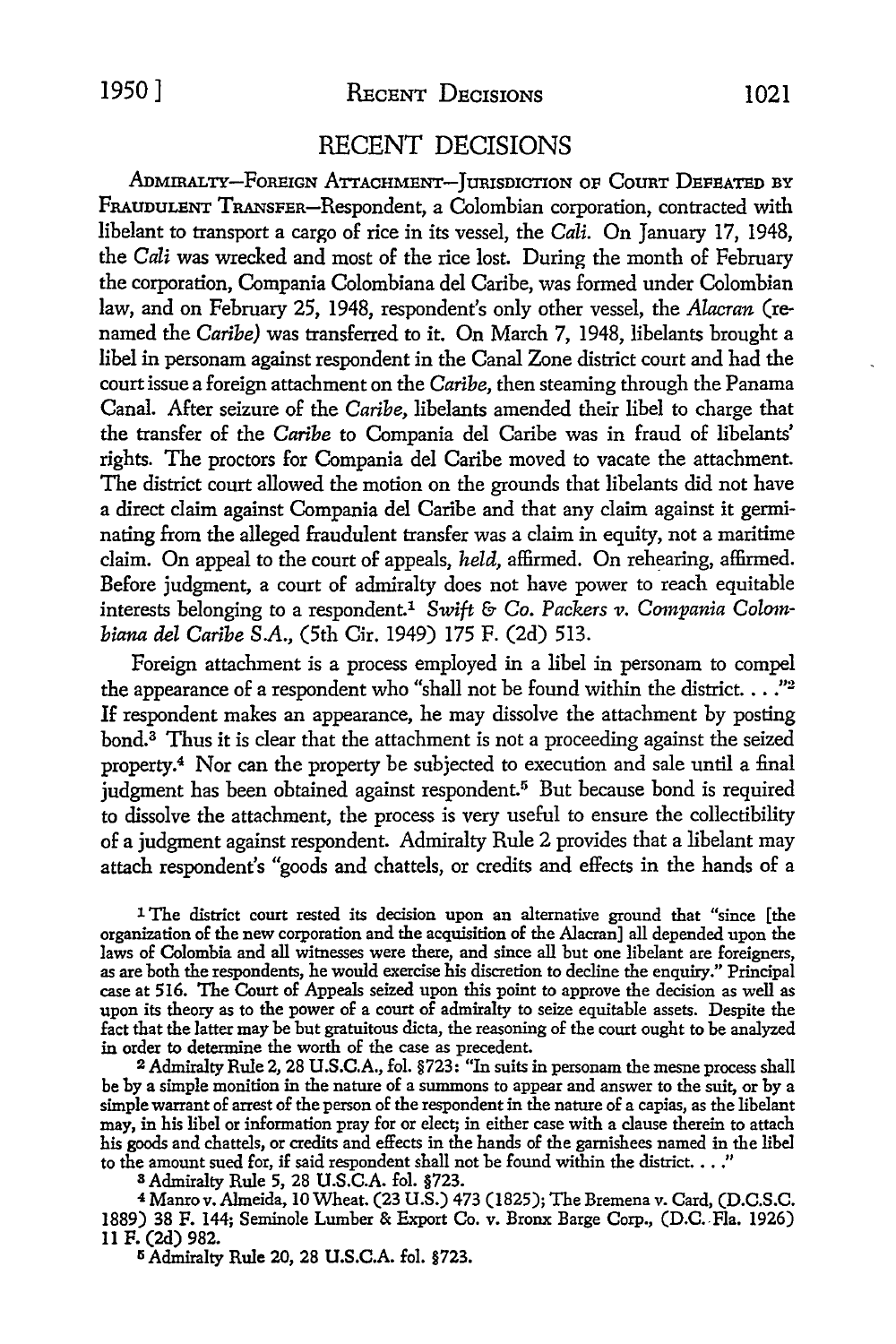garnishee.  $\ldots$ ."<sup>6</sup> A third party who claims title adversely to that of respondent may intervene and dissolve an attachment of such goods and chattels upon proof of his title.<sup>7</sup> If the court will permit a third party to assert title in himself in a foreign attachment proceeding, reciprocally it ought to permit libelant to show the defects in the third party's title. Where the transfer to the third party was made by respondent after respondent's liability had accrued, libelant's footing to attack that transfer is particularly strong. In a case involving a foreign attachment brought after judgment the court examined such a transfer by respondent, and finding it fraudulent, decreed execution upon the vessel. The court argued that it could not permit its jurisdiction to be defeated "by fraudulent and simulated transfers.''8 The same policy ought well to apply to a fraudulent and simulated transfer made by respondent, even though the issue be presented to the court before judgment. Contrary to the assumption of the majority of the court, equitable interests, *per se,* are not immune to an interlocutory foreign attachment. An admiralty court has permitted the attachment of the equitable interest of a conditional vendee in a vessel.9 In admiralty proceedings other than foreign attachment the court will inquire into the merits of an allegedly fraudulent transfer. In petitory and possessory suits involving title to a vessel, admiralty will enforce the equitable claim of a libelant to title against the formal conveyance asserted by a fraudulent transferee.10 Admiralty will also scrutinize a transfer

6 Supra, note 2.

<sup>7</sup>International Grain Ceiling Co. v. Dill, (D.C. N.Y. 1878) F. Cas. No. 7053. It must be noted that the district court did not require Compania del Caribe to prove its title, but accepted its allegations coupled with affidavits that title had been transferred to it.

8 Lee v. Thompson, (C.C. La. 1878) F. Cas. No. 8202. Judge Bradley stated further, at p. 235, "As incidental to [a court of admiralty's] general jurisdiction, and for maintaining the same, it has plenary power to decide, and frequently does decide, conflicting claims to property. Without such power its jurisdiction would often be defeated. • • . Without power to try the validity of conflicting claims, the court could not enforce its judgments for the payment of money. They could always be defeated by fraudulent and simulated transfers." The majority declared this case was not controlling because the foreign attachment involved was after judgment.

<sup>9</sup>Kingston Dry Dock Co. v. Lake Champlain Transportation Co., (C.C.A. 2d, 1929) 31 F. (2d) 265. Judge Learned Hand in applying the words of admiralty rule 2 declared at p. 266, "'Effects' covers chattels ••• and we are to say whether 'goods and chattels' covers 'equitable interests' in chattels in possession of a respondent. While a conditional buyer has no title, ••• it would be curious if possession, coupled with a conditional right to title, should now be thought insufficient to support a seizure. . . . " In McGahern v. Koppers Coal Co., (C.C.A. 3d, 1940) 108 F. (2d) 652, it was held that a foreign attachment would not reach the interest of a charterer in a vessel under a demise charter. This decision was made on appeal from an order denying the attachment. .

10 A court of admiralty will take jurisdiction in a suit for possession of a vessel which had been transferred without the owner's authority: The Tilton, (C.C. Mass. 1830) F. Cas. No. 14054, or under fraud or mistake: The Daisy, (D.C. Mass. 1886) 29 F. 300, or involving a wrongful taking by a conditional vendor: Thurber v. The Fannie, (D.C. N.Y. 1876) F. Cas. No. 14014. In a petitory suit, a transfer without the owner's authority will be nullified: Ward v. Peck, 18 How. (59 U.S.) 267 (1855). In a possessory suit, admiralty will permit respondent to show that the bill of sale to libelant was fraudulent: Chirurg v. Knickerbocker Steam Towage Co., (D.C. Me. 1909) 174 F. 188. The rationale of these decisions is not that admiralty is enforcing the equitable title of the defrauded transferor, but that he still has legal title because the defective transfer was absolutely void, not voidable in equity.